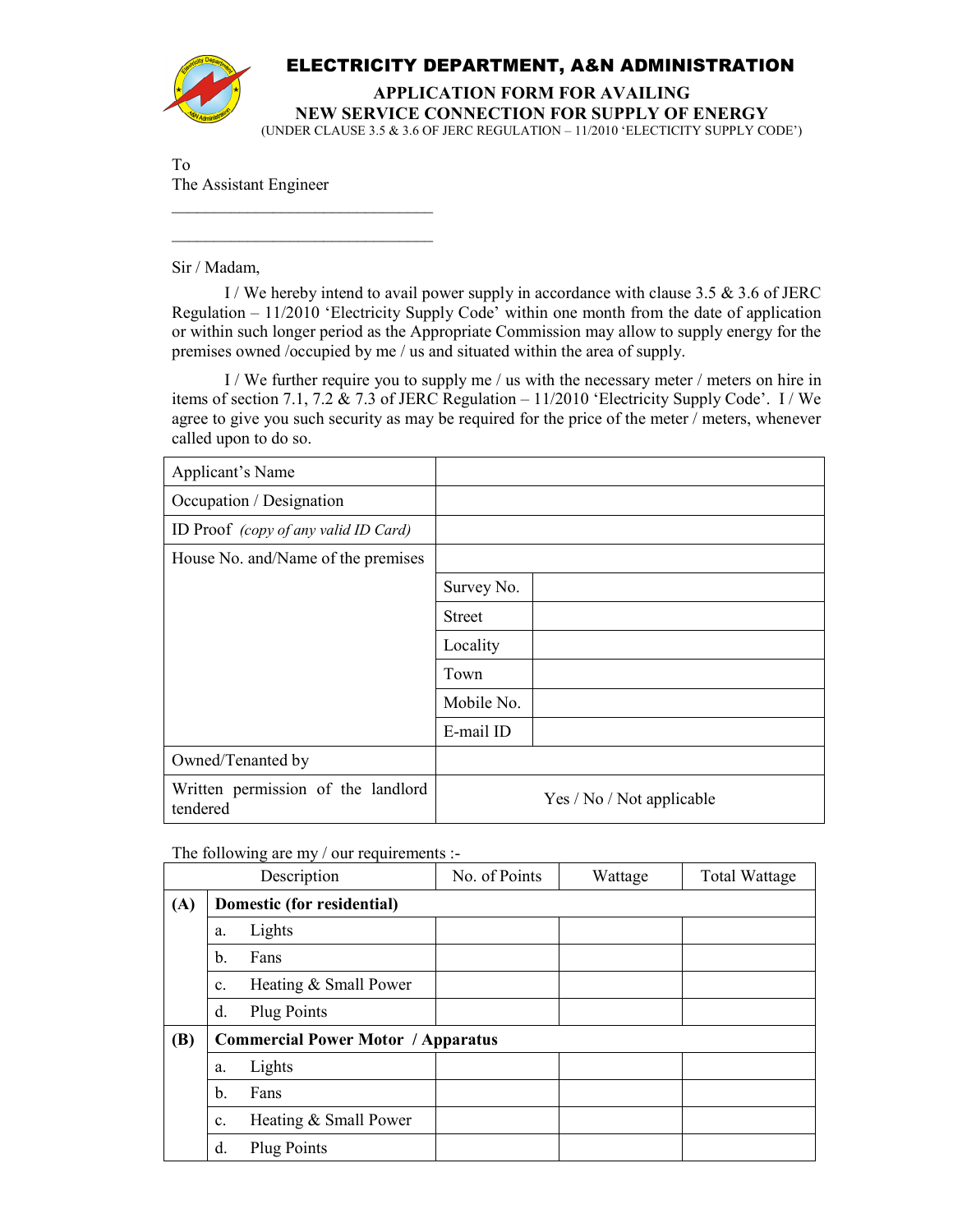|     |                                                                   | Description                                                                                                                  | No. of Points |              | Wattage | <b>Total Wattage</b> |
|-----|-------------------------------------------------------------------|------------------------------------------------------------------------------------------------------------------------------|---------------|--------------|---------|----------------------|
| (C) |                                                                   | <b>Industrial Power Motors / Apparatus</b>                                                                                   |               |              |         |                      |
|     | a.                                                                | Low voltage                                                                                                                  |               |              |         |                      |
|     | b.                                                                | Medium voltage                                                                                                               |               |              |         |                      |
|     | $\mathbf{c}$ .                                                    | Heating & Small Power                                                                                                        |               |              |         |                      |
|     | d.                                                                | <b>Plug Points</b>                                                                                                           |               |              |         |                      |
| (D) | <b>Total</b>                                                      | connected<br>load<br>in<br><b>Watt/Kilowatts</b>                                                                             |               |              |         |                      |
| (E) |                                                                   | This requisition is for                                                                                                      |               |              |         |                      |
|     | a.                                                                | New service                                                                                                                  |               |              |         |                      |
|     | Sub-service from an existing service<br>b.                        |                                                                                                                              |               |              |         |                      |
|     | $\mathbf{c}$ .                                                    | Name and address of the consumer<br>whose service is to be tapped<br>extension<br>An<br>existing<br>to<br>my<br>installation |               | Consumer No. |         |                      |
|     | d.                                                                |                                                                                                                              |               | Consumer No. |         |                      |
|     | A re-connection of service<br>e.                                  |                                                                                                                              | Consumer No.  |              |         |                      |
|     | f.<br>A change of name from<br>The system of wiring will be<br>g. |                                                                                                                              |               |              |         |                      |
|     |                                                                   |                                                                                                                              |               |              |         |                      |
|     | h.                                                                | The wiring work will be carried out by -                                                                                     |               |              |         |                      |
|     |                                                                   | Name of Contractor                                                                                                           |               |              |         |                      |
|     |                                                                   | Licence No.                                                                                                                  |               |              |         |                      |
|     | Class                                                             |                                                                                                                              |               |              |         |                      |
|     |                                                                   | Validity                                                                                                                     |               |              |         |                      |

| Applicant signature    |  |
|------------------------|--|
| Name                   |  |
| <b>Present Address</b> |  |

## **NOTE**

*The applicant is requested to complete the clause referring to the requisition and to strike out the clauses which are inapplicable.*